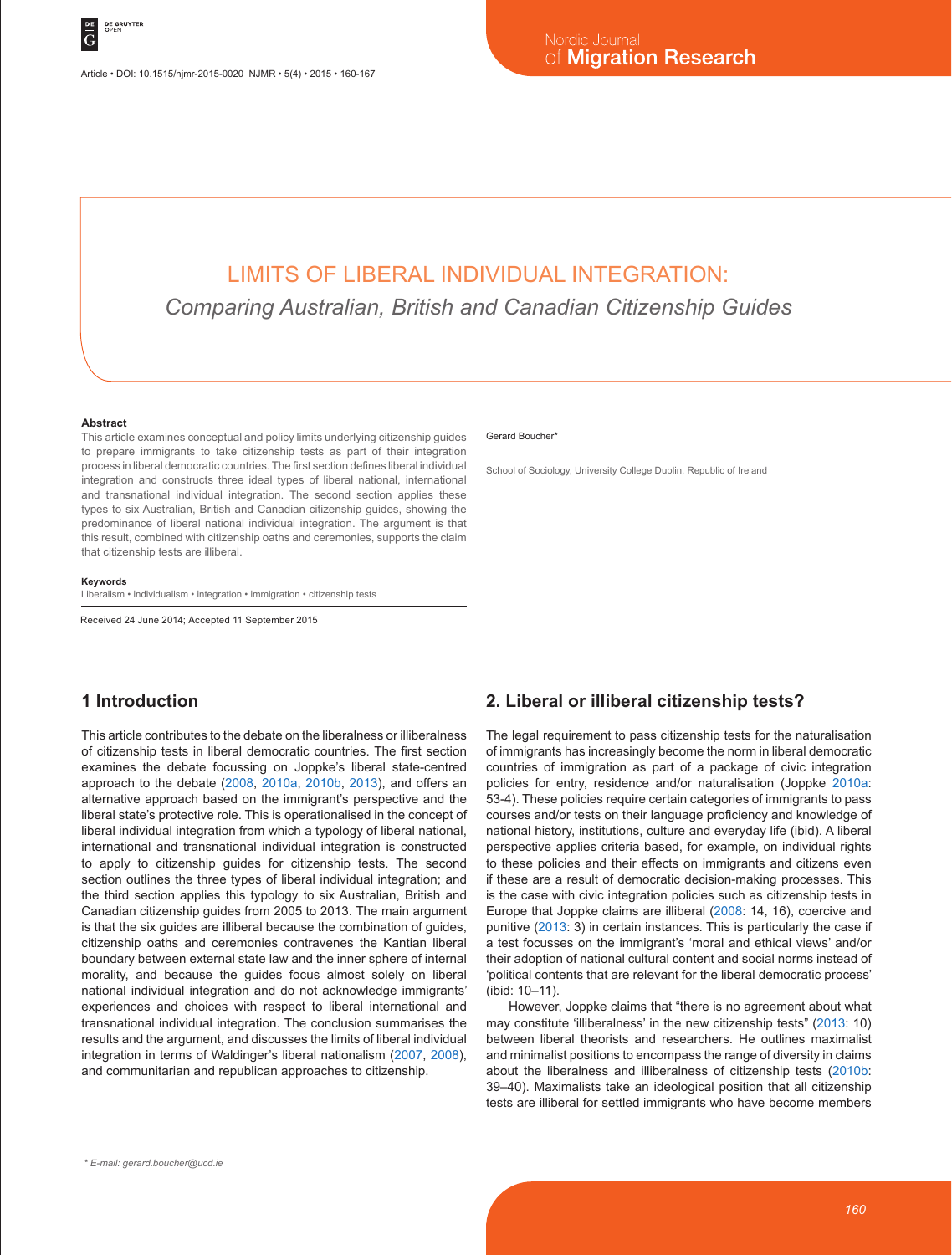of society over a few years, while minimalists adopt an empirical position, applying specified liberal criteria to each test, the sections and questions on each test and often the procedures and outcomes to evaluate how liberal it is in each case (ibid).

In his own range, Joppke is a minimalist who proposes an illiberal threshold that is reached 'when (a) beliefs (and not just knowledge) are tested, but also when (b) behavioural virtuosity is imposed as a condition for naturalisation' (2010b: 39). As such, citizenship tests are liberal unless they include features that can be categorised under criteria (a) and/or (b). Underlying Joppke's threshold proposal is a Kantian liberal separation in which "the proper realm of the state is external 'law', but not the inner sphere of 'morality'" (2013: 5). Citizenship tests that ask about one's beliefs and/or attempt to impose behavioural virtuosity on applicants are illiberal because they violate this 'distinction between morality and legality' with 'the state entering the inner sanctum of the individual that is only for her to inhabit' (2013: 10).

Joppke's position assumes the liberal democratic state's perspective on citizenship tests and does not consider the immigrant's perspective. He also provides a critical role for the liberal theorist and researcher to assess the state's perspective on how best to devise and implement 'liberal' citizenship tests. This article approaches the question of the liberalness of citizenship tests by assuming the immigrant's perspective and the liberal state's protection of individuals. It assesses the liberalness of citizenship guides in terms of the state's protection of the rights and interests of immigrants to make decisions that reflect their simultaneous experiences of integrating into the host society, while maintaining their cultural, social and membership links to their country of origin.

The immigrant's perspective is operationalised in the concept of liberal individual integration. This draws on the liberal tradition's focus on the dignity, autonomy, privacy and self-development of the individual through personal choices that reflect the individual's interests, purposes and needs (Lukes 1978). It also draws on the liberal emphasis on individual rights, the protection of individuals, their groups, associations and organisations from the power of the state, and institutional control of state power in the interests of individuals represented as a people in territory based, political units (Kelly 2005: 7–13). It draws too on integration defined as 'the process by which immigrants become accepted into society, both as individuals and groups' (IOM 2005: 459).

Liberal individual integration refers to three simultaneous, interrelated processes experienced by immigrants within the host society and between the host society and their country of origin, and the choices they make as part of these everyday life experiences of integration. The first is each immigrant's process of integration for the length of their stay in the host society, including naturalisation for permanent immigrants and continued integration as citizens of immigrant descent. The second is the immigrant's practice of their national culture of origin in the host society or national minority culture, including language, religion and, for some immigrants, family reunification, family formation, child rearing and education of their children. The third is participation in one or more of the following: transnational social networks of family, friends and acquaintances; business enterprises; and home country membership through dual citizenship and/or political and civil society activities in their country of origin.

To encompass the three processes of liberal individual integration, a typology is constructed based on the immigrant's perspective and the liberal state's protective role. This distinguishes between three ideal types of liberal national, international and transnational individual integration. The first is intended to fit the state-centred approach, while the second and third are intended to match the immigrant's perspective and state's protective role with respect to international human rights and transnational citizenship rights and practices. Conceptually, the typology is based on the Max Weber's definition of ideal types, which are devised to accentuate 'one or more points of view' and synthesise 'many diffuse, discrete…concrete, individual phenomena…into a unified analytical construct' (1949: 90).

The structure and content of the typology is based on a literature review of relevant material in political theory, migration studies, human rights and citizenship studies. The three ideal types are presented in historical order with the origins of liberal national individual integration in the late 1700s preceding the development of liberal international individual integration in the post-World War Two period, and liberal transnational individual integration in the contemporary post-Cold War era. Empirically, though, there is some overlap between the three ideal types, with conceptions of international society, human rights and transnationalism that emerged in the liberal national period becoming more fully developed in the liberal international and transnational eras. Furthermore, it is assumed that all the three ideal types are currently available as policy options for liberal democratic states, and as experiential frameworks for immigrants to make choices in their everyday lives with respect to their individual integration processes.

### **3 Liberal national, international and transnational individual integration**

#### *Liberal national individual integration*

Historically, this type of liberal integration originated in the late 1700s combining the rational, possessive individualism of Hobbes, Locke and Adam Smith, and the moral, emotional nationalism of Edmund Burke. In his analysis of Hobbes and Locke, Macpherson defines possessive individualism as the individual who 'is proprietor of his own person, for which he owes nothing to society' and who 'is free from any relations with others except those relations which the individual enters voluntarily with a view to his own interest' (Macpherson 2011: 263, 269). To this asocial individual, Smith adds self-love claiming that the best means to achieve one's material interest is to appeal to others' material interests or their self-love (1974: 118–19). Yet, he also claims that there is no human nature and that individual differences arise from 'habit, custom and education' (1974: 120).

 Burke draws on this habitual, customary perspective of individuals in traditional society in his rejection of the French Revolution to construct a hybrid form of liberal nationalism. Thus, he argues that constitutions and governments should 'suit the circumstances of the nation' and the 'manners of the people' (1999: 280–1), and that 'love of his country' is next only to 'love of parents for their children' as a 'natural and moral' instinct (ibid: 405). More broadly, he claims that 'home-bred connections' or 'feeling for those who have grown up by our sides' is the 'natural basis for humanity', and that 'to love the little platoon that we belong to in society…is the first link in the series by which we proceed towards a love of country and to mankind' (ibid: 437).

This mixing of a rational individual who acts on one's interests in contracting with other individuals in society, and a moral individual who is emotionally attached to one's nation-state and national culture, is a powerful combination of rationality, morality and emotionality intersecting in the body of the person and the body politic. It sets the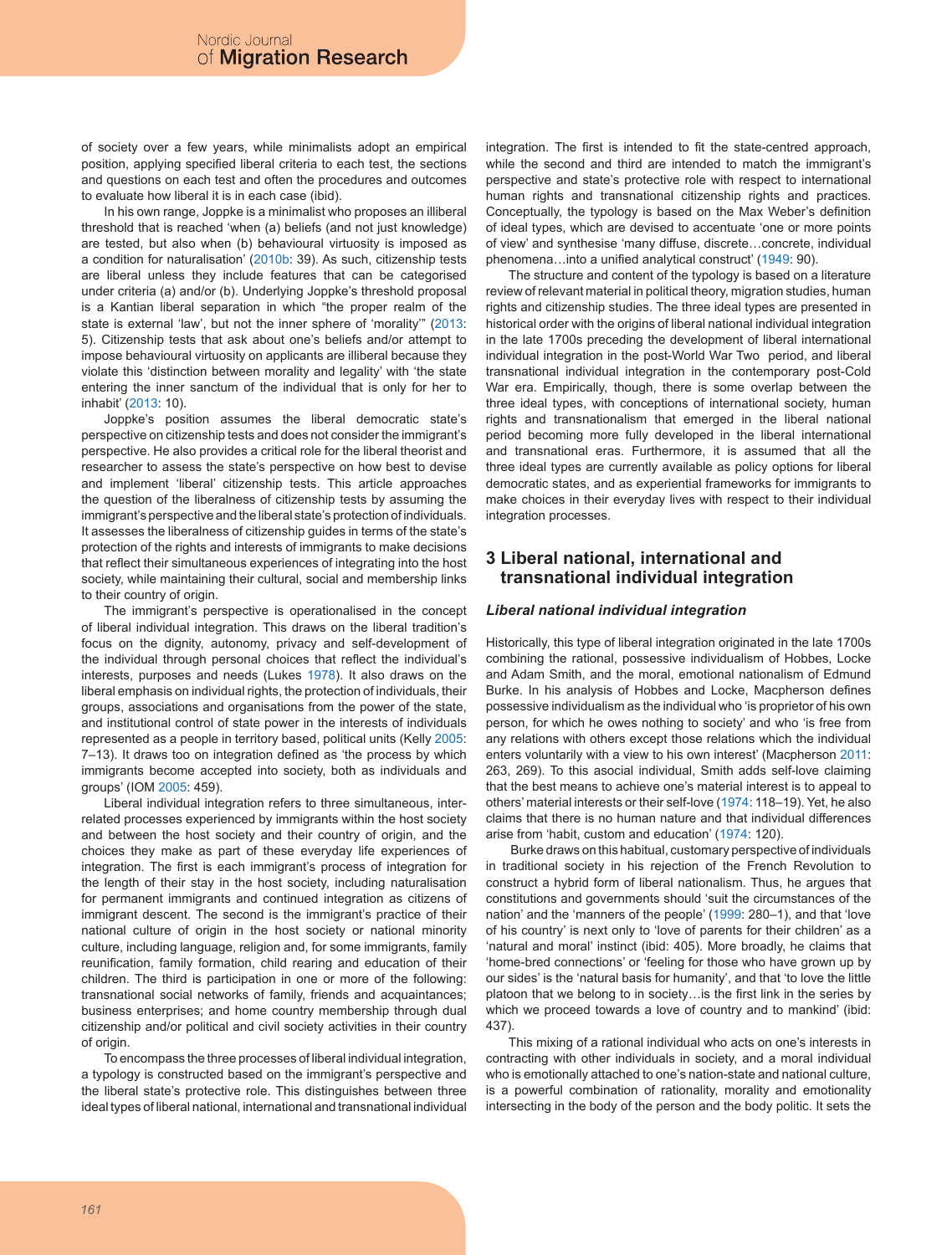boundaries for integration at the national level and assumes a single national culture that individuals integrate into through their upbringing, social connections and personal choices made in the context of the various linked institutions of one's national society. Individuals from historical national minority or new immigrant groups are supposed to want to integrate into this single national culture by completely assimilating to it by choice and/or natural assimilation.

Individual assimilation is shown in and through the body of the person by the internalisation and expression of common national beliefs, moral values, emotional responses and social practices in everyday life. State intervention to require or coerce individual assimilation is needed to the extent that rational choices and natural assimilation do not lead to a timely, behaviourally exhibited complete integration into the national culture by individual national minorities and/or immigrants. A limitation of this ideal type is the potential tension, if not contradiction, between its rational and moral/emotional components. This could lead to extreme nationalism, far-right movements and populism or to neoliberal, asocial and economistic forms of national interest-based policies.

#### *Liberal international individual integration*

As suggested by Burke's link from love of country to mankind, the idea of international society follows from the division of the world into nation-states, and requires its own kind of social love. There were many attempts to institutionalise aspects of international society in the 19<sup>th</sup> and early 20<sup>th</sup> centuries, some of which were more successful such as the Anti-Slavery Society and others that ultimately failed like the League of Nations after World War One (Clapham 2007: 25–7). The post-WWII approach to international society focusses on multilateral, international organisations and individual rights enforced or at least not violated by states (Donnelly 2013: 29; Freeman 2011: 148). Thus, all of the rights in the 1948 *Universal Declaration of Human Rights* 'are individual rights' (Donnelly 2013: 29), which for immigrants includes rights to nationality, to leave and return to one's country and to seek refuge. The Declaration also assumes that 'individual human rights are sufficient to protect cultural minorities' and that 'the obligations not to violate those rights are borne mainly by states' (Freeman 2011: 133, 148). At the same time, Donnelly claims that the Declaration and other treaties and conventions assume "individuals are deeply enmeshed in 'natural' and voluntary groups ranging from families through the state" (2013: 31).

In particular, Article 16 of the Declaration states that 'the family is the natural and fundamental group unit of society, and is entitled to protection by society and state', which in practise means that individual men and women 'have the right to marry and find a family' (1948: 3). Furthermore, the Declaration states that 'Parents have a prior right to choose the kind of education…to give to their children' and that 'Everyone has the right to freely participate in cultural life' (ibid: 4). With respect to immigrants, the *International Convention on the Protection of the Rights of All Migrant Workers and Members of Their Families* facilitates family reunification (Article 44), the teaching of the local language, mother tongue and culture to the children of immigrant workers (Article 45), and 'ensures respect for the cultural identity' of the immigrant group (Article 31). The latter article also proclaims that 'maintaining their cultural links with their state of origin' by immigrant workers should not be prevented by the host state, and Article 45 adds that 'States of origin shall collaborate whenever appropriate' in terms of the language and cultural education of immigrant workers' children in the local school system (1990: 11,  $13 - 14$ ).

From this perspective, liberal international integration is a post-WWII phenomenon based on the granting of international human rights to all individuals including immigrants and national minorities. These individual human rights entail both social rights of persons involving marriage, family reunification, and choice in the education of one's children; and cultural rights with regard to freedom of religion, education of children in one's language, participation in the cultural life of one's immigrant or national minority group in terms of respecting the group's cultural identity, practicing the group's culture, language and religion and maintaining cultural links with one's country of origin. This direct linkage between individual and socio-cultural rights of persons as immigrants and national minorities means that liberal international integration assumes de facto that national societies are plural or multicultural societies too. This is significant given the level of family migration, which was 45 percent in the European Economic Area and 65 percent in the rest of the Organisation of Economic Co-Operation and Development countries, in 2011 (OECD 2014: 26). However, the lack of implementation and enforcement of immigrants' human rights by liberal democratic states is one of the main limitations of this ideal type in practice (GCIM 2005: 54, 64).

#### *Liberal transnational individual integration*

As an ideal type, liberal transnational individual integration is primarily a post-Cold War phenomenon from the early 1990s, related to academic and policy interest in transnationalism in general, and migrant transnationalism in particular (Vertovec 2009: 2, 13). There are transnational precursors before the end of the Cold War, such as Articles 31 and 45 of the *International Convention* discussed above, an historical dimension with respect to mass migration in the liberal national period, and the origins of the term 'transnational' (Bourne 1916; Kivisto 2001: 554-6). However, it is presumed that qualitative changes, such as economic globalisation, cheaper and more widely available transportation and the rapid spread of information communication technologies, have provided the structural conditions for more immigrants and minorities to choose a transnational individual path to integration (Vertovec 2009: 14-15). This includes the right of immigrants to choose transnational assimilation as a means to integrate 'working to maintain homeland connections' even as 'they are also engaged in the process of acculturating into the host society' (Kivisto 2001: 571).

More broadly, transnationalism refers to 'sustained cross-border relationships, patterns of exchange, affiliations and social formations spanning nation-states' (Vertovec 2009: 2). With respect to immigrants and national minorities, these social interactions include remittances and other cross-border economic flows, diasporic networks or transnational communities, dual or multiple identities, dual citizenship, return migration and transnational politics (ibid: 4–12, 90-3). It also includes 'everyday migrant transnationalism' in which individual choices are made primarily within families, according to 'norms of transnational life' that 'are often embedded in a transnational moral economy of kin' that encompass the first and subsequent generations of migrants and minorities (ibid: 61, 74-5).

One practical, policy manifestation of liberal transnational individual integration is the acceptance of dual citizenship by countries of immigration and origin. Thus, Sejersen argues that that there is global trend 'toward legislated dual citizenship being more accepted' as an 'extension of individual rights' (2008: 530-1). Sejersen notes that 'less than 20 per cent of the 115 countries examined allowed dual citizenship in the 1980s', while almost 'half the countries of world allowed it' by the mid-2000s, including over 60 percent in the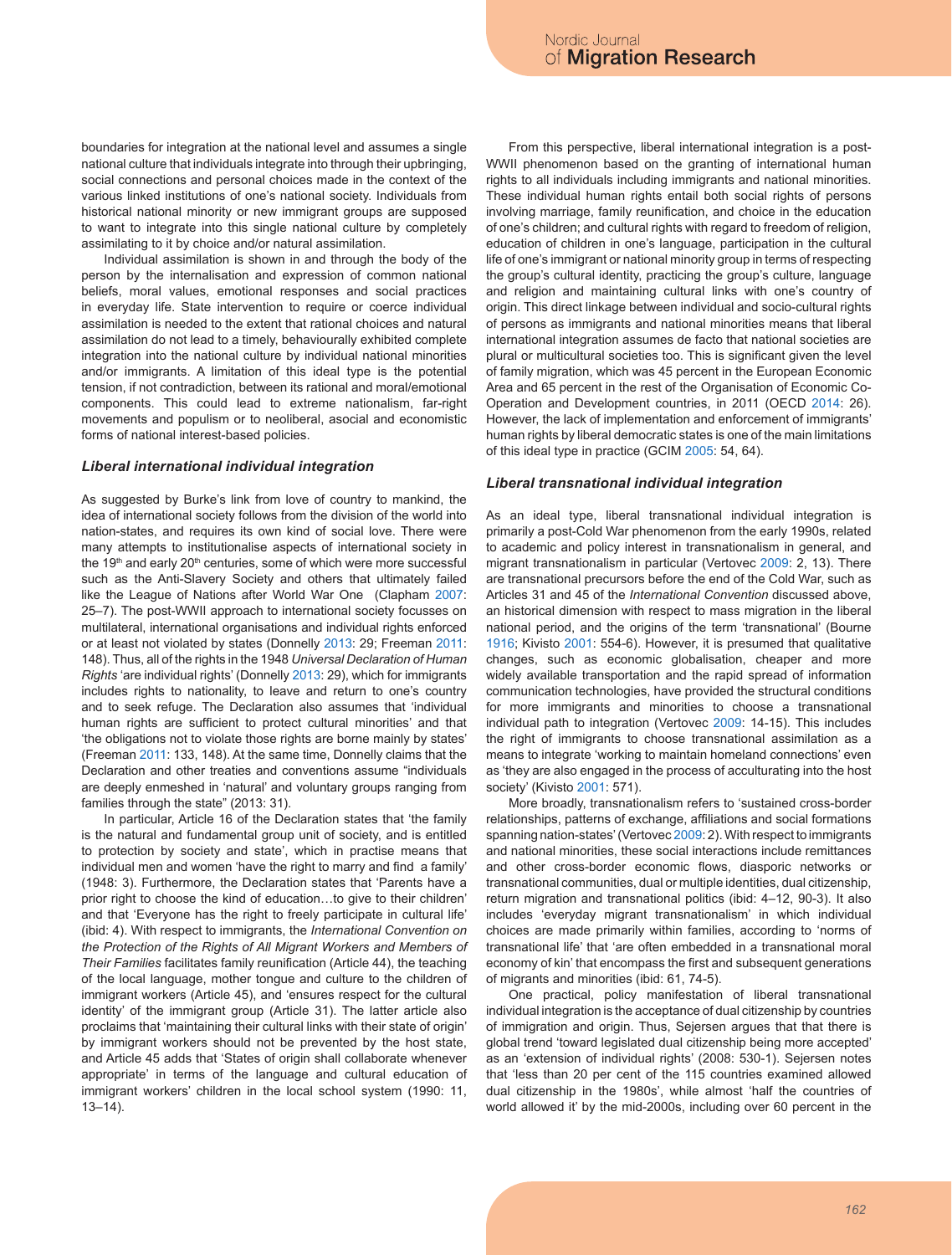Americas and Europe (ibid: 542). In Europe, this was facilitated by the Council of Europe's new Nationality Convention of 1997, which revised its 1963 Convention on the Reduction of Cases of Multiple Nationality, 'the main aim of which was to reduce the number of dual citizens' (ibid: 530). The 1997 revision allows each European country 'to decide on the issue of dual citizenship itself' (ibid), and directly links 'dual-citizenship toleration and immigrant integration' (Joppke 2010a: 48). Yet, the extent of post-Cold War liberal transnationalism remains unclear varying by type of immigrant, structural constraints on transnational practices and individual choices. The latter is particularly relevant for individuals from subsequent generations who are brought up as national citizens, not as immigrants from another country (Vertovec 2009: 17, 19, 63).

### **4 Comparing Australian, British and Canadian citizenship guides**

This section of the article applies the ideal types of liberal individual integration to a comparative analysis of all six Australian, British and Canadian citizenship guides published from 2005 to 2013, two from each country. The comparison of the three country cases is relevant because Australia and Canada are former settler colonies of the United Kingdom, who, as independent countries in the Commonwealth, retain the current Queen of England as Head of State. Furthermore, the national language of all three countries is English with French as the other official language in Canada.

The selection of two guides from each country reflects party political variations in the structure and content of the guides, with successive governments in each country producing a centre-left and centre-right citizenship guide at the national level. In Canada, the centre-left Liberal Party produced the first Canadian citizenship guide, *A Look at Canada*, in 1995, which was updated in 2005. The centre-right Conservative Party revised the guide for use from 2010, with the second version titled *Discover Canada*. In the UK, the centre-left New Labour Party published the first British guide, *Life in the UK*, in 2005, which the centre-right Conservative-Liberal Democrat coalition government revised in a new edition titled, *Life in the United Kingdom*, in 2010. In Australia, the centre-right Liberal-National coalition government produced the first Australian citizenship guide, *Life in Australia*, in 2007, which was changed into, *Australian Citizenship: Our Common Bond*, by the centre-left Australian Labor Party revised in 2012.

The centre-right parties focus more on individual beliefs expressed in terms of liberal values, knowledge of national history and a higher level of national language acquisition to pass the citizenship test. The centre-right parties also emphasise naturalisation as an endpoint of the integration process. The centre-left parties are more concerned with individual knowledge of liberal democratic institutions, everyday civic practices and language as a practical acquisition useful for everyday life. The centre-left parties are also more likely to view naturalisation as ongoing part of one's integration into the national society.

### *Liberal national individual integration and the citizenship guides*

The main finding is that the ideal type most applicable to all six citizenship guides is liberal national individual integration. This is suggested by the party politics of the guides discussed above in which the debate centres on the relative importance of, and emphasis on, liberal values including democracy, national history and language, and political and practical everyday knowledge of the national society. In particular, the guides tend to merge liberal values and the national such that the institutionalisation and instantiation of liberalism becomes both an integral part of national history and is embedded in the contemporary culture of each national society (Kelly 2005: 2). For example, the centre-right British guide claims that the fundamental values and principles of British life such as democracy, rule of law, individual liberty, tolerance and community participation are 'based on history and traditions and are protected by law, customs and expectations' (Home Office 2013: 7).

Similarly, the centre-left Canadian guide states that Canadian values like democracy, equality, social justice, respect for cultural differences, freedom, peace and law and order, and citizenship rights and responsibilities are based on 'Canadian laws, traditions and shared values' (CIC 2005: 7, 38). Likewise, the centre-right Australian guide provides a long list of Australian values and principles that includes various freedoms, democracy, rule of law, forms of equality and a 'spirit of egalitarianism that embraces fair play, mutual respect, tolerance, compassion for those in need and pursuit of the public good' (DIC 2007: 1–4). However, it adds that, 'while shared to some extent by many other countries, these values and principles have been adapted to Australia's unique setting' by the people who have settled in the country over time (DIC 2007: 4). This merger of liberal values and the national in the citizenship guides is similar to Joppke's concept of 'national particularisms' or 'local versions of the universalistic idiom of liberal democracy' (2010a: 137), or Lægaard's 'nationalisation of liberal values' (2007: 39).

At the same time, the interaction of liberalism and the national through peoples' actions over time in the territory of the nationstate creates distinctive national institutions, beliefs and practices. For instance, the centre-left British guide traces the origins of the UK's constitutional monarchy, unwritten constitution and the nations and regions of the UK (Home Office 2007: 37, 58). Furthermore, the centre-right Canadian guide focusses on the three founding Aboriginal, French and British peoples, Canada's system of government, and the 1982 Constitution of Canada with the Canadian Charter of Rights and Freedoms (CIC 2010: 8, 10, 28-9); and the centre-right Australian guide reviews Australian democracy and government, national symbols like the flag and national anthem, and its national history with respect to Australia's first inhabitants and its Anglo-Celtic heritage (DIC 2007: 4, 11–12, 22–5).

Yet, the guides include examples of national social customs, traditions and practices that are not necessarily related to the institutionalisation of liberalism in the national. The best example of this is the centre-right Australian guide that has sections on social customs like informality in social and work relationships, Australian English phrases like 'Ocker', and a discussion of traditions like mateship and a fair go 'that grew out of the often tough battle for survival by Australia's early settlers…and later generations…in the Australian bush who relied on and supported each other' (DIC 2007: 28–33). Even here, though, the guide acknowledges that these supposedly distinctive Australian national traits 'are characteristics shared and valued by many people around the world' (ibid: 31).

Liberal national values are also used to exclude immigrants who are deemed not liberal enough. Joppke refers to this as 'identity liberalism' that 'prescribes a shared way of life in which, say, men and women are equal and the secular trumps the religious' (2010: 138). In this sense, liberalism used as an identity attempts to separate 'liberal from illiberal people' (ibid), and exclude the illiberal based on 'the notion that the liberal state is only for liberal people' (ibid: 140).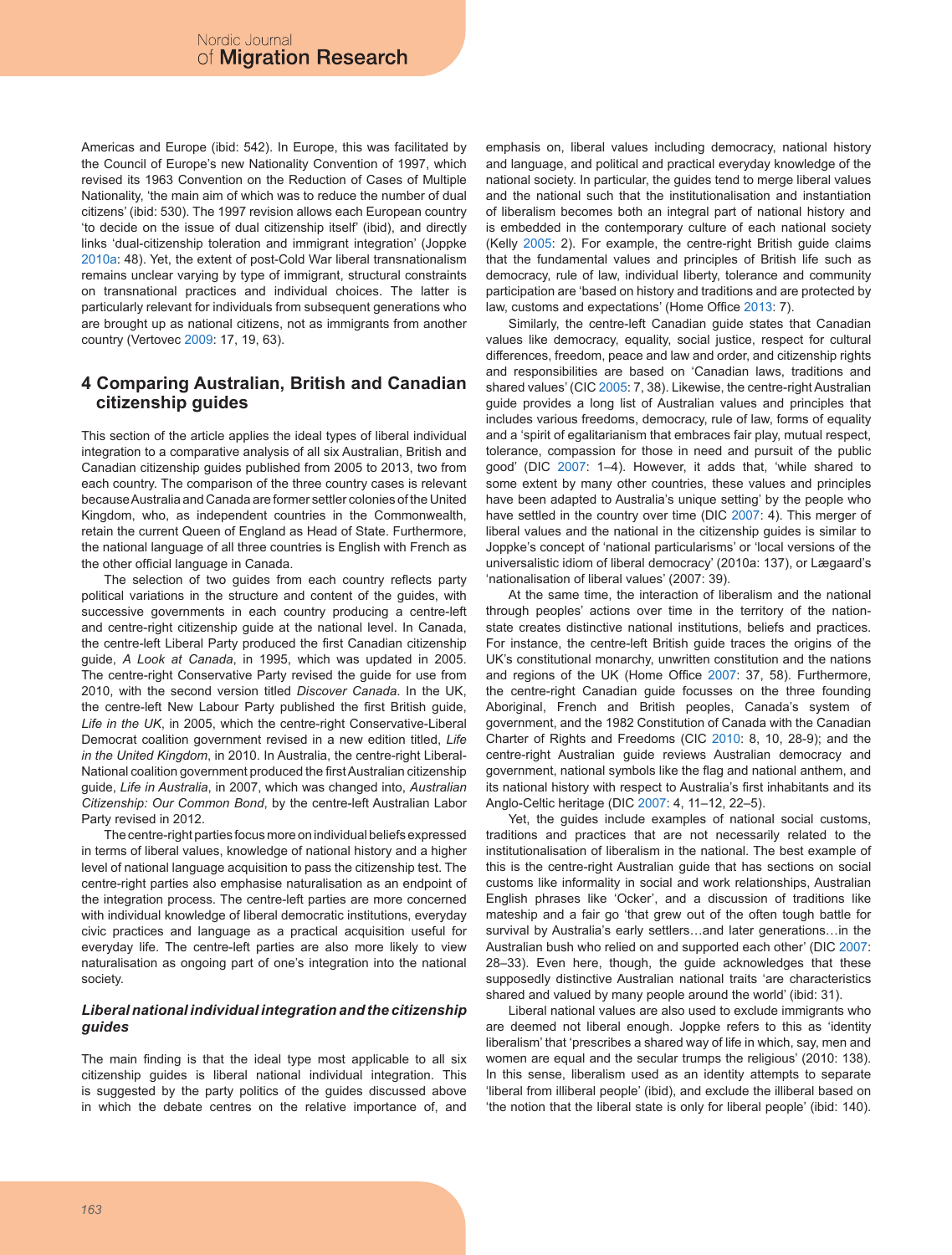Similarly, Lægaard argues that 'public invocations of liberal values as national values can exhibit essential features of nationalism' that function as a boundary mechanism and as a 'means of inclusion and exclusion' of immigrant minorities and Muslims in particular (2007: 52). These can be used against fundamentalist versions of Islam, and/or individual Muslims who are 'assumed to be incapable of adopting liberal values' (ibid: 49). It can be used too against immigrants from developing countries in which traditional cultural values and practices predominate, for example, with respect to 'the relation between the sexes' (ibid). The latter are more likely to migrate to 'modern' liberal democratic states under immigration categories as refugees, asylum-seekers, lower educated and skilled workers or as family members.

Beyond the central focus on liberal national values in the guides, there are a number of specific examples in the guides that function to reinforce identity liberalism by attempting to identify the 'illiberal' and exclude fundamentalists and/or traditionalists depending on the topic. Examples related to cultural diversity and tolerance are discussed below under liberal international individual integration. For instance, in terms of Islamic fundamentalism and the issues of the separation of church and state and sharia law, the centreright Australian guide makes it clear that 'Australia has a secular government' and that 'religious laws have no legal status in Australia' (2007: 5). The most frequent use of identity liberalism in the guides, though, is in reference to gender equality against fundamentalist or traditional values and practices. Thus, the centre-right Canadian guide under the heading Equality of Men and Women states that: "Canada's openness and generosity do not extend to barbaric cultural practices that tolerate spousal abuse, 'honour killings', female genital mutilation or other gender-based violence" (CIC 2010: 9). The centre-left and centre-right British guides add forced marriage to this list of proscribed practices (Home Office 2007: 94; Home Office 2013: 150). Furthermore, the centre-right Australian guide adds bigamy or 'being married to more than one person at the same time' is illegal in Australia (DIC 2007: 5), while the centreleft Australian guide advances the liberal individualist doctrine that 'both men and women have the rights to make their own independent choices about personal matters' (DIC 2012: 19).

Finally, there is tension in the guides with respect to a rational and/or moral and emotional person. The guides assume a rational individual immigrant who acts in one's interest by choosing to naturalise. This liberal rational individual integration role is reinforced in the guides by the lack of interest in the role of one's family and ethno-national community in the process leading to one's naturalisation. Beyond the negative portrayal of traditional or fundamentalist families in terms of gender discrimination, oppression and violence, the few mentions of the family in the guides include 'getting a job' and 'taking care of one's family' in the centre-right Canadian guide (CIC 2010: 9), and being able to register 'children born overseas as Australian citizens by descent' as a privilege of citizenship in the centre-right Australian guide (DIC 2007: 41).

However, this presumed rational, asocial individual immigrant is also supposed to become a republican, participatory citizen who is active politically at least in terms of voting, who is active civically in the community and volunteers for charitable organisations, and who is proactive in protecting the environment. For example, the centre-left Canadian guide states that 'All Canadian citizens have the responsibility to vote in elections; help others in the community; care for and protect heritage and environment; and obey Canada's laws' (CIC 2005: 39). It then adds that 'Being a Canadian citizen… also means getting involved in your community and your country', and suggests that one participate by joining 'a community group, volunteer to work on an election campaign', 'help your neighbours', and 'become a candidate in an election' (ibid). Yet, none of the guides mention active participation in immigrant and minority communities or in civic and political organisations that benefit immigrant and minority groups in the host society and/or country of origin.

This ideal or fantasy of the perfect immigrant citizen (Carrera 2009) is made real on occasion through the requirement that immigrants who have passed the test must attend a citizenship ceremony at which they recite a citizenship oath. The naturalised Canadian citizen currently swears 'true allegiance to Her Majesty Queen Elizabeth the Second, Queen of Canada' and to 'faithfully observe the laws of Canada and fulfil my duties as a Canadian citizen' (CIC 2010: 2). In the UK, the new citizen pledges to give 'loyalty to the United Kingdom and respect its rights and freedoms', to 'uphold its democratic values' and to 'observe its laws faithfully and fulfill my duties and obligations as a British citizen' (Home Office 2013: 8). Similarly, in Australia, new citizens 'pledge loyalty to Australia and its people who democratic beliefs I share, whose rights and liberties I respect, and whose laws I uphold and obey' (DIC 2012: 3). The main difference is that the new Australian citizen has the option to say 'under God' before the pledge (ibid).

There are also social and moral/emotional components to, and rituals designed for, the citizenship ceremony, apparently meant to elicit and show the new citizen's internal, authentic conversion to the nationality of their new state's naturalised citizenship. For example, the centre-left Australian guide stresses the role of social witnesses to the pledge and ceremony including 'other people who have chosen to become Australian citizens', 'representatives of the indigenous people' and 'leaders of the local community or government representatives' (ibid: 5). The latter officials offer 'words of welcome and encouragement' and 'make short speeches on the meaning of citizenship' (ibid). The parallel to religious conversion is directly indicated by the suggestion that 'you are welcome to bring a holy book or scripture to hold while you make the Pledge' (ibid). The pledge is also a performative act (Austin 1962: 6) in that one becomes an Australian citizen only after making the 'pledge of commitment to Australia' (DIC 2012: 5). After the pledge, one receives a certificate of Australian citizenship, and everyone sings the Australian national anthem, and is offered the 'chance to meet and celebrate with your fellow Australians' (ibid). Overall, the guide proclaims that 'the depth of feeling and pride among new citizens makes it a very joyful celebration' (ibid).

The states' use of these social, moral/emotional components and rituals at the ceremonies reinforces the ideal of the perfect immigrant citizen portrayed in the guides. It also transforms the new liberal national citizen from a potentially asocial, possessive individual into a socialised national. It overcomes too the potential division between the rational and moral/emotional liberal national by combining in the citizenship ceremony the individual's rational choice to become a citizen, social norms that reinforce the rightness of that decision and emotional attachment to one's new nation. However, it does so by transgressing the Kantian liberal boundary between external state law and the inner sphere of individual morality and as such, the putative boundary between liberal and illiberal citizenship tests.

#### *Liberal international individual integration and the citizenship guides*

The Australian, British and Canadian citizenship guides carefully delimit the role of liberal international individual integration reducing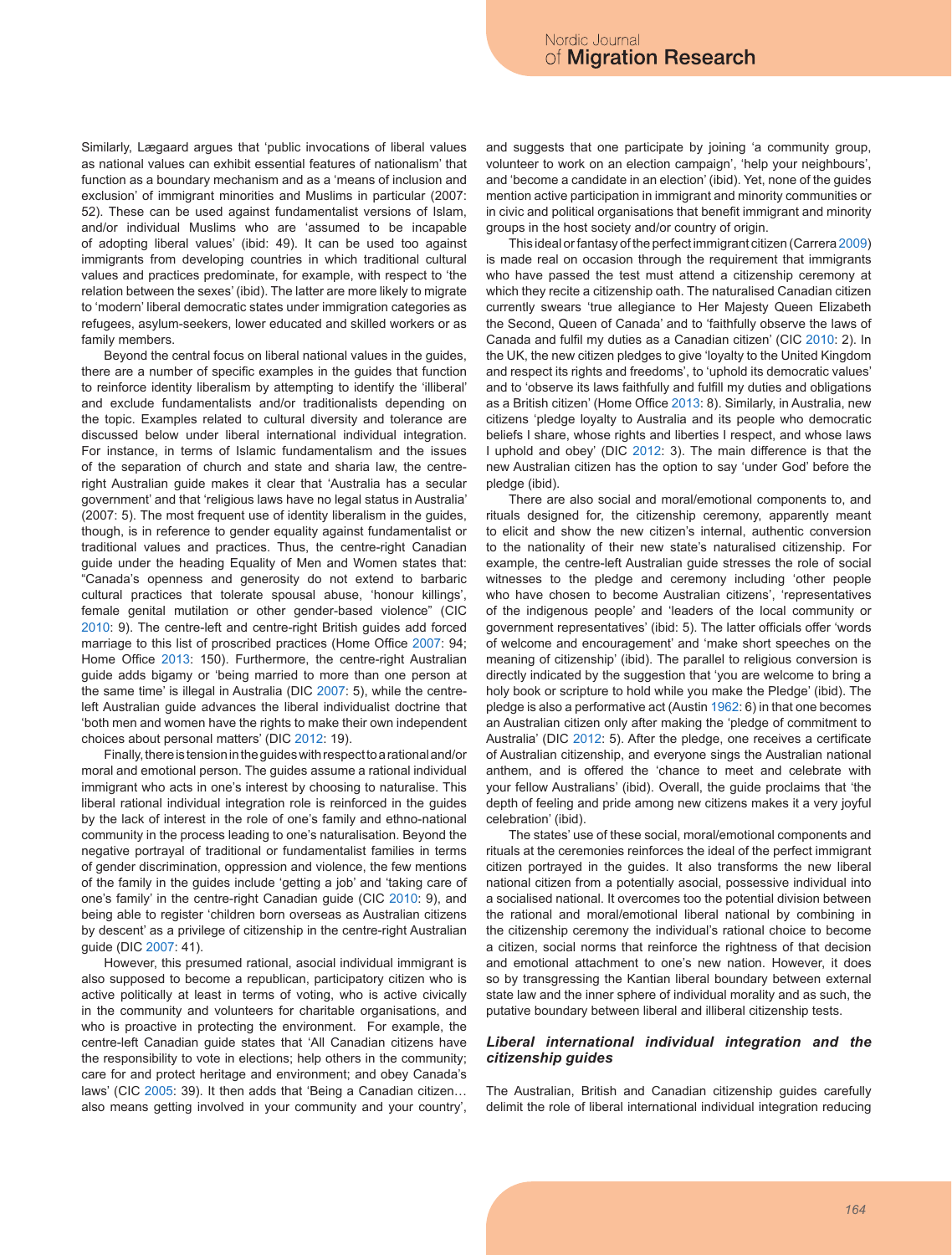it primarily to immigrant and minority cultural diversity, cultural pluralism and/or multiculturalism within the national society. In particular, the guides present immigration as contributing to greater cultural diversity in the national society. Cultural diversity at the societal level is connected to the necessity for tolerance of individual and group differences in everyday life. Furthermore, tolerance is invoked as a liberal value and expressions of intolerance are meant to self-exclude one from passing the test and becoming a citizen. This presumed link between immigration leading to cultural diversity, which requires individual belief in, and practice of, the liberal value of tolerance in order for an immigrant to become a citizen is the main finding in the comparison between the guides in terms of liberal international individual integration. The second main finding is the lack of discussion of immigrants' international human rights and the missing link between human rights, cultural diversity and tolerance at the national and international levels.

The centre-left Canadian guide views immigration in terms of a 'long tradition of welcoming newcomers' to the increased 'diversity and richness of Canadian society' in which Canadians are 'proud of the peaceful and tolerant society they have built' (DIC 2005: 3). The centre-right guide stresses that Canadian immigration begins with the three founding peoples and that Canada is a 'land of immigrants' for over 200 years with newer immigrant groups from Asian countries settling since the 1970s contributing to diversity in Canada, where 'ethnic and religious groups live and work in peace as proud Canadians' (DIC 2010: 12). The centre-right guide also emphasises the constitutional aspects of the relationship between Canada's founding peoples, immigration, diversity and tolerance noting that the Canadian Charter of Rights and Freedoms enshrines Aboriginal Peoples Rights, Official Language Rights and Minority Language Educational Rights and multiculturalism as a 'fundamental characteristic' of Canadian identity in which Canadians 'work hard to respect pluralism and live in harmony' (ibid: 8).

While new immigrants add to the already existing cultural diversity, they do not significantly affect the dominant national culture. Beyond a few examples, such as Hindu, Muslim and Sikh religious holidays in the UK (Home Office 2007: 40) and Chinese languages spoken at home in Toronto and Vancouver (CIC 2010: 13), the real cultures of the new immigrant groups as experienced by its members and other national citizens are not mentioned. For example, the centreright Australian guide claims that one feature of cultural diversity is that 'Australians have the right to express their culture and beliefs' (DIC 2007: 8). Later, it notes that 'more recent residents have added richness to Australia's culture and character, and helped to forge new attitudes and traditions', with profound, enriching contributions to 'almost every aspect of Australian life, from business to the arts, from cooking to comedy' (ibid: 31). Yet, no specific examples are cited and there is no discussion about how immigrant cultures are contributing to change contemporary Australian national culture. In this sense, the guides largely deculture immigrant groups from their national culture of origin and refer to an abstract, societal feature of cultural diversity rather than to specific characteristics of immigrant cultures. This contrasts with the culturalising of some immigrant groups that are assumed to represent certain traditional, fundamental or 'illiberal' cultural values that are devalued by the citizenship guides.

Cultural diversity as a societal feature also entails toleration as a liberal value in Australian, British and Canadian national cultures. A corollary of this is that intolerance towards individuals or social groups based on cultural differences within the national society is rejected, and this becomes an additional illiberal cultural trait to be evaluated on the test. This relationship is expressed in the centreright British guide in which one of the 'fundamental principles of British life' is 'tolerance of those with different faiths and beliefs'; 'flowing' from this principle is the responsibility and freedom 'to respect the rights of others, including the right to their own opinions' (Home Office 2013: 7–8). However, the guide makes clear that 'there is no place in British society for extremism or intolerance' in terms of one 'being a British citizen or permanent resident in the UK' (ibid: 7). The centre-right Australian guide adds two more features to tolerance: Australians 'reject violence as a way of changing peoples' minds or the law' and they 'believe that change should occur by discussion, peaceful persuasion and the democratic process' (DIC 2007: 6). In these ways, cultural diversity and tolerance are used in the service of identity liberalism (Joppke 2010a: 138), and intolerance against the intolerant becomes redefined as tolerance.

None of the guides mention the immigrants' international human rights deriving from the various UN declarations and conventions. The nearest equivalent is a section on Human Rights in a non-testable chapter from the centre-left British guide. However, the human rights referred to are from the *European Convention on Human Rights* as transposed in the UK's *Human Rights Act 1998* (Home Office 2007: 92). The guides' silence on immigrants' international human rights breaks the link between individual and socio-cultural rights of persons as immigrants and minorities and cultural diversity, pluralism or multiculturalism as the norm for national societies derived from these human rights. In particular, the social rights to marriage and family and cultural rights to education for one's children are significant given that 60, 51 and 26 percent of permanent inflows into Canada, Australia and the UK in 2011 were under the family migrant and accompanying family of workers' categories (OECD 2014). The lack of recognition of these rights also means that the individual integration process presumed in the guides occurs without the participation of one's family, ethnic community and organisations. Overall, liberal national individual integration is reinforced by delimiting the liberal international type, detaching international human rights from cultural diversity and attaching tolerance as a liberal value to national cultural diversity.

#### *Liberal transnational individual integration and the citizenship guides*

There are no examples of liberal transnational individual integration such as transnational practices and the role of dual citizenship in the six Australian, British and Canadian citizenship guides. While dual citizenship is not mentioned in the guides, each of the countries allows for naturalised citizens to be dual citizens: the UK for the majority of the population from 1949; Canada from 1977; and Australia from 2001 (Sejersen 2008: 533). As such, one might expect that transnational practices and the practical dilemmas related to being a dual citizen would feature in the citizenship guides. Instead, the guides focus on elements of liberal national individual integration and detach the transnational from immigrant and minority citizen practices of cultural diversity in the national society with regard to liberal international individual integration.

In Canada, the lack of emphasis on dual citizenship may be related to concerns about 'citizenship fraud' by immigrants who stay temporarily in 'Hotel Canada', acquiring citizenship and a passport while flouting the rules on residency for naturalisation (Kenney 2009: 3; Winter 2014: 6). These concerns about dual citizens and other 'fraudulent' immigrants have led to a citizenship fraud tip line, a residence questionnaire for naturalisation, and the introduction into parliament of Bill C-24, *Strengthening Canadian Citizenship Act*,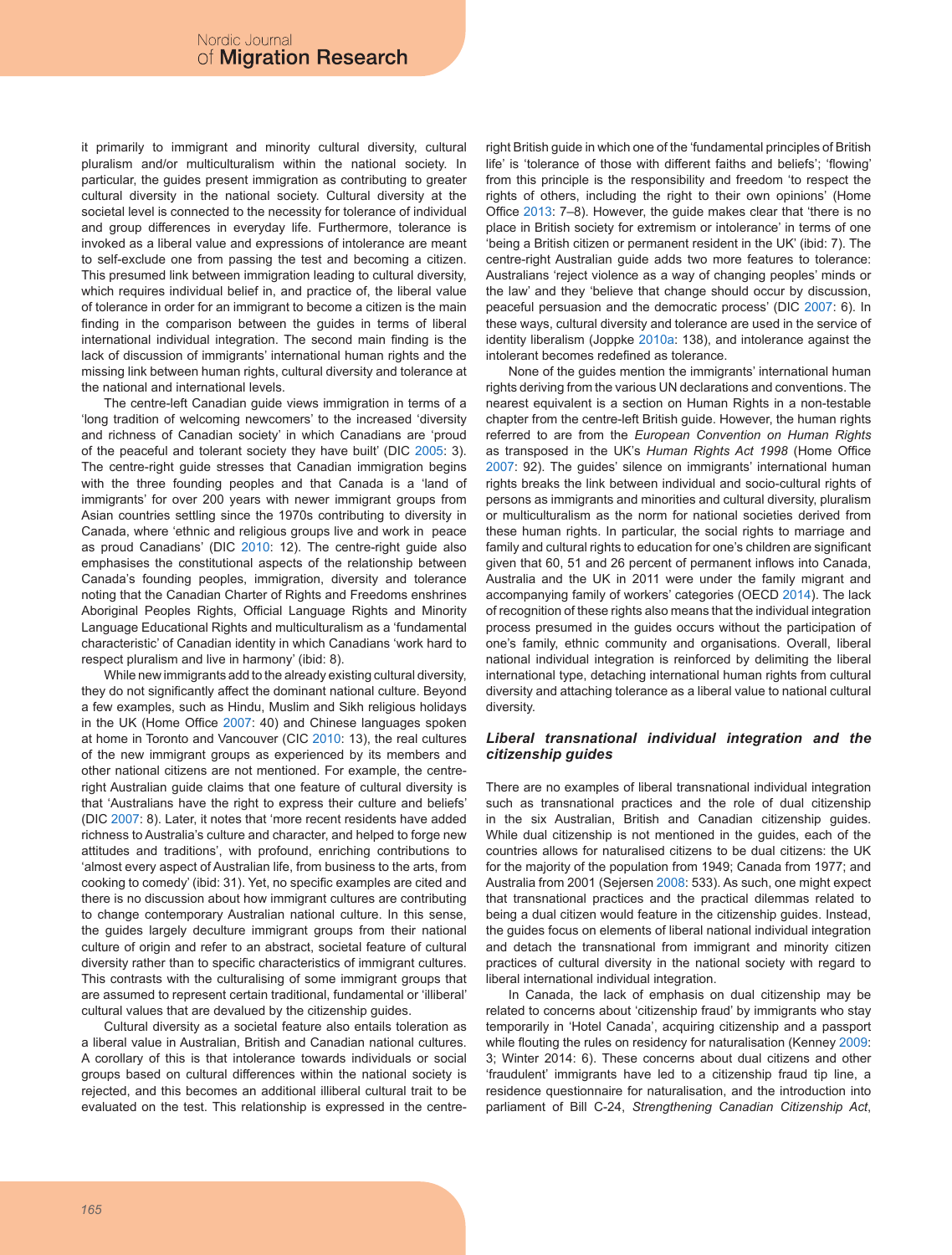in February 2014, which, if passed, would increase the residency period from 4 to 6 years, and the residency requirements for physical presence in Canada before a permanent resident can apply for naturalisation (Government of Canada 2014; Winter 2014: 6, 12). While dual citizenship is legal, dual citizens are represented as potentially undermining the liberal national intent and the nationally bounded liberal internationalism of the citizenship guides.

## **5 Conclusion**

The results of the application of the three ideal types to the six Australian, British and Canadian citizenship guides from both centreright and centre-left perspectives clearly show the dominance of liberal national individual integration compared to the liberal international and transnational types. This involves largely merging liberal and national values and presenting national history and contemporary society as the institutionalisation and instantiation of liberal national values in practise. It also involves using identity liberalism to identify and exclude supposedly illiberal or irrational cultural traditionalists and fundamentalists from naturalisation. Furthermore, the guides and the corresponding citizenship ceremonies portray a perfect immigrant citizen or national citizen in general, who believes in liberal national values, knows the liberal national history, speaks the national language at a high level, actively participates in politics and civic society, obeys all the rules and laws and is deeply committed to being a national of the nation-state.

Overall, the results support the argument that the citizenship guides are illiberal for two reasons. First, they are illiberal because the combination of guides, citizenship oaths and ceremonies contravenes the Kantian liberal boundary between external state law and the inner sphere of internal morality as specified by Joppke's state-centred, minimalist illiberal threshold. The guides are also illiberal based on the immigrant's perspective and state's protective role because they focus almost solely on liberal national individual integration and do not acknowledge and include immigrants' experiences and choices with respect to the liberal international and transnational individual integration, even though both have legal standing in Australia, Canada and the UK due to international human rights treaties and dual citizenship laws.

Waldinger and Fitzgerald's 'container model of society' (2004: 1179) can be used to explain the results, arguing that international migration as a process and immigrants as foreigners lead to 'state efforts to bound the societies they enclose' and 'civil society attempts to reinforce the boundaries of the national community' (ibid). State actions include 'coercive efforts to build a nation-state society by excluding outsiders' and the 'regulation of internal boundaries leading to citizenship' to 'distinguish between members and unacceptable residents' (ibid), and that these actions often involve 'using illiberal means to fulfil liberal ends' (Waldinger 2007: 343). Liberal nationalism in this case is both 'internally inclusive' allowing for cultural diversity in terms of 'ethnic differences within national boundaries', and 'externally exclusive' with respect to 'the bounded character of the national collectivity' (2007: 345–6).

From this perspective, the citizenship guides, tests, oaths and ceremonies are a 'form of political re-socialisation' of individual immigrants, who choose to nationalise by accepting and internalising 'the social models prevailing among nationals, replacing old country with new country solidarities' (ibid: 347). This satisfies nationals who are willing to accept immigration and immigrant naturalisation as politically legitimate only if it is controlled by state 'boundaries and bounding' of the container society (ibid: 346). This includes 'making sure that membership is only available to some' immigrants, and that their 'acceptance is contingent on a transfer of loyalties from home to host state, even though residual ethnic attachments are generally allowed' (Waldinger 2008: 8). For Waldinger, then, liberal nationalism is a reasonable liberal response to immigration and immigrant citizenship because it provides legitimacy among nationals for immigration and integration policies in the container societies of liberal democratic states, even it means coercing immigrants using illiberal means to re-nationalise themselves to become members of their host society.

Beyond Waldinger's liberal nationalism, communitarian and republican approaches to citizenship view state interference to coerce immigrants to re-nationalise themselves in order to become active, participatory citizens as legitimate state actions, not as a legitimising strategy to secure consent from nationals for immigration and integration policies. Thus, Etzioni supports a neo-communitarian perspective on citizenship tests that 'must encompass normative commitments', a 'readiness to assume responsibilities' such as obeying the state's laws and a willingness to share core national values, not 'merely knowledge' and 'knowledge of one's rights' (2007: 359). Similarly, a republican perspective of citizenship is based on duties to achieve the common good, not on rights; and citizens who embody and practice 'passionate patriotism', devotion and loyalty to the republic (Hanasz 2006: 292, 296). State actions to produce good citizens through civic education policies, including citizenship guides are a legitimate interference into individual lives (ibid: 290–1). This includes forcing an individual 'to choose wisely' in their 'own best interest' to foster 'accountable, dutiful and loyal' citizens of the future (ibid: 290–1, 300).

Finally, the analysis indicates there are two main limits to liberal individual integration. First, there is an empirical limit in terms of liberal national individual integration shown by the results of applying the typology to the Australian, British and Canadian citizenship guides. Second, there is a theoretical limit with respect to liberalism in which the debate about the illiberalness of citizenship guides and tests is not significant from the perspective of liberal nationalism, and is a non-issue for communitarianism and republicanism. In the search for the perfect immigrant citizen, the limits of liberalism in terms of citizenship guides and tests are perfectly normal and mainstream for liberal nationalism, communitarianism and republicanism. From an immigrant's perspective, these theoretical and empirical limits to liberalism do not give much solace to an individual who is made to experience an illiberal naturalisation process that includes a citizenship test, oath and ceremony as part of their integration into society.

**Gerard Boucher** is a Lecturer in Sociology in the School of Sociology at University College Dublin in the Republic of Ireland. His main research fields and interests include immigration and integration policies, discourses and experiences in Ireland, the European Union and at a global level. He is co-editor with Yunas Samad of a special issue on Social Cohesion and Social Change in Europe in *Patterns of Prejudice*, 2013, volume 47, issue 3.